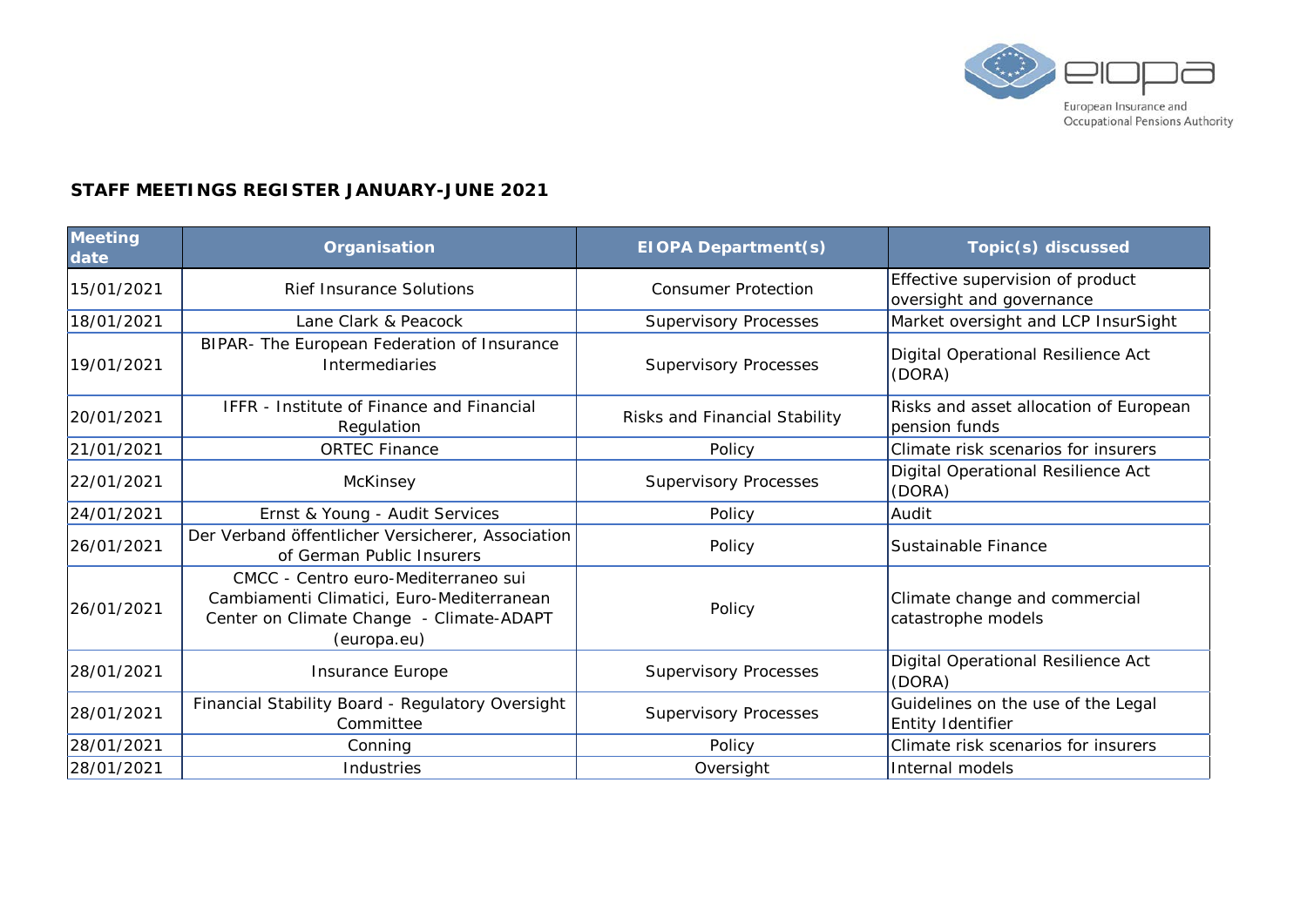

| Meeting<br>date | Organisation                                                                   | <b>EIOPA Department(s)</b>                        | Topic(s) discussed                                                                                                                          |
|-----------------|--------------------------------------------------------------------------------|---------------------------------------------------|---------------------------------------------------------------------------------------------------------------------------------------------|
| 29/01/2021      | University of Oldenburg                                                        | Policy                                            | Illiquid liabilities, long-term equity<br>criteria, infrastructure investments,<br>property risk and prop-co investments,<br>sustainability |
| 02/02/2021      | <b>UNEP FI - United Nations Environment</b><br>Programme Finance Initiative    | Policy                                            | Consultation on the draft Opinion on the<br>supervision of the use of climate change<br>risk scenarios in ORSA                              |
| 02/02/2021      | <b>Fitch Ratings</b>                                                           | Policy                                            | Developments in insurance regulation                                                                                                        |
| 05/02/2021      | Insurance Europe                                                               | Policy                                            | <b>International Capital Standard</b><br>comparability                                                                                      |
| 10/02/2021      | <b>Insurance Europe</b>                                                        | <b>Supervisory Processes</b>                      | Artificial intelligence insurance liability                                                                                                 |
| 10/02/2021      | Allianz                                                                        | <b>Supervisory Processes</b>                      | Artificial intelligence insurance liability                                                                                                 |
| 10/02/2021      | <b>DIGITALEUROPE</b>                                                           | Oversight                                         | Digital Operational Resilience Act<br>(DORA)                                                                                                |
| 11/02/2021      | Prague University of Economics and Business                                    | Risks and Financial Stability                     | Career opportunities in EU                                                                                                                  |
| 15/02/2021      | c-alm AG - comprehensive asset liability<br>management                         | Policy                                            | <b>IORP</b> stress test                                                                                                                     |
| 16/02/2021      | Forum per la Finanza Sostenibile, The Italian<br>Sustainable Investment Forum  | <b>Consumer Protection</b>                        | Sustainable Finance Disclosure<br>Regulation (SFDR)                                                                                         |
| 18/02/2021      | BIPAR- The European Federation of Insurance<br><b>Intermediaries</b>           | <b>Consumer Protection</b>                        | Sustainable finance                                                                                                                         |
| 18/02/2021      | UNESPA - Asociación Empresarial del Seguro,<br>Spanish Association of Insurers | Policy/Risk and Financial Stability<br>Department | Sensitivity analysis and protection gap                                                                                                     |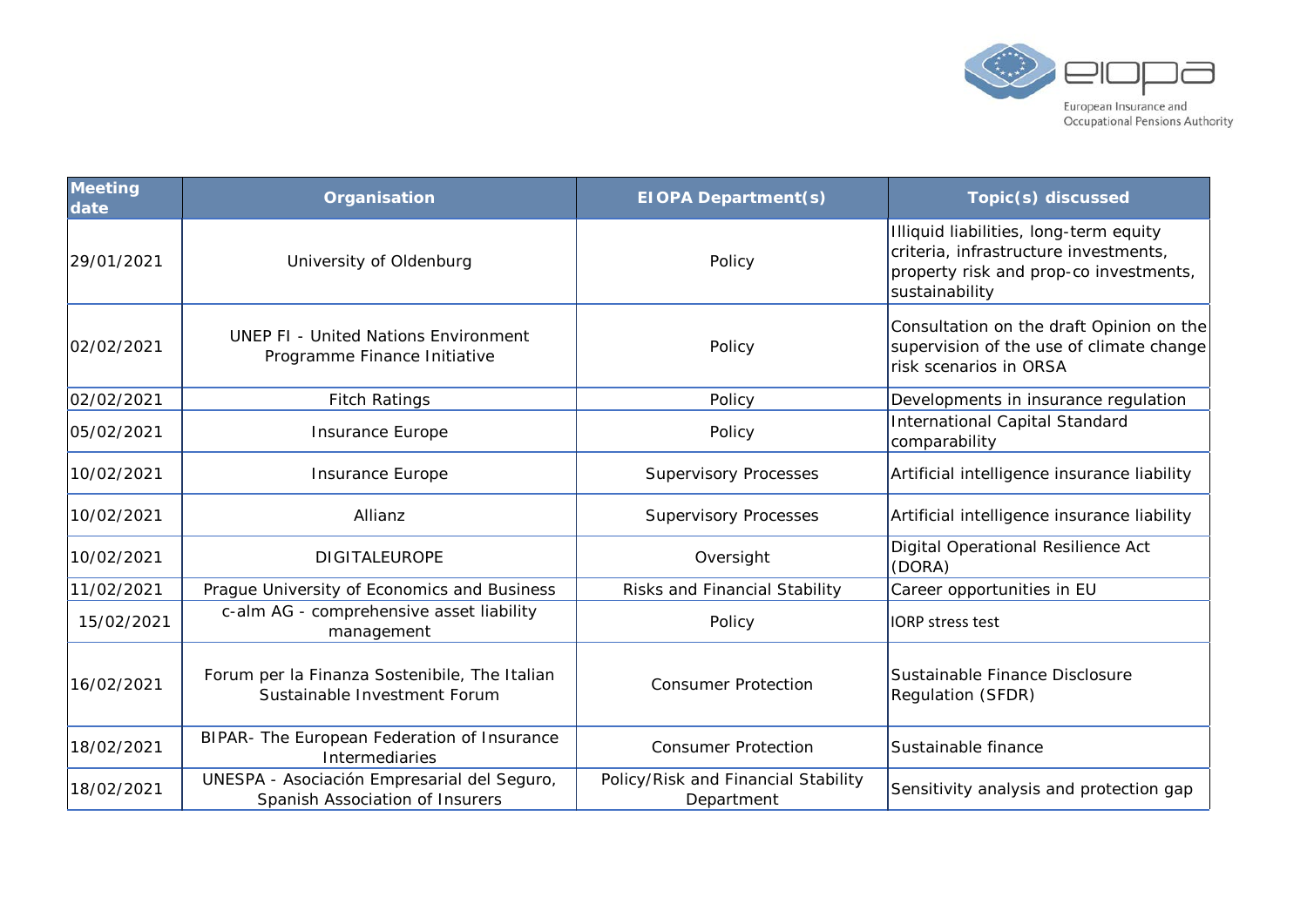

| Meeting<br>date | Organisation                                                                                                                                | <b>EIOPA Department(s)</b>                 | Topic(s) discussed                                      |
|-----------------|---------------------------------------------------------------------------------------------------------------------------------------------|--------------------------------------------|---------------------------------------------------------|
| 18/02/2021      | Insurance Europe                                                                                                                            | <b>Consumer Protection</b>                 | Sustainable Finance Disclosure<br>Regulation (SFDR)     |
| 25/02/2021      | CMCC - Centro euro-Mediterraneo sui<br>Cambiamenti Climatici, Euro-Mediterranean<br>Center on Climate Change - Climate-ADAPT<br>(europa.eu) | Policy                                     | <b>EU Adaptation Strategy</b>                           |
| 25/02/2021      | Financial Stability Board - Regulatory Oversight<br>Committee; GLEIF - Global Legal Entity Identifier<br>Foundation                         | <b>Supervisory Processes</b>               | Legal Entity Identifier, data<br>standardisation topics |
| 26/02/2021      | AMICE - Association of Mutual Insurers and<br>Insurance Cooperatives in Europe                                                              | <b>Consumer Protection</b>                 | Updates on recent work                                  |
| 01/03/2021      | CAP - Česká asociace pojišťoven, The Czech<br><b>Insurance Association</b>                                                                  | <b>Consumer Protection</b>                 | Sustainable Finance Disclosure<br>Regulation (SFDR)     |
| 01/03/2021      | V.E.R.S. Leipzig                                                                                                                            | Risks and Financial Stability              | Pan-European Personal Pension Product<br>(PEPP)         |
| 02/03/2021      | Insurance Europe                                                                                                                            | <b>Supervisory Processes</b>               | Digital Operational Resilience Act<br>(DORA)            |
| 03/03/2021      | Landesbank Baden-Württemberg                                                                                                                | Risks and Financial Stability              | <b>Financial Stability Report</b>                       |
| 04/03/2021      | Kreab                                                                                                                                       | Policy                                     | Solvency II                                             |
| 04/03/2021      | <b>FinTech Global</b>                                                                                                                       | <b>Consumer Protection</b>                 | <b>InsurTech</b>                                        |
| 04/03/2021      | Swiss Re                                                                                                                                    | Policy                                     | Introductory meeting                                    |
| 05/03/2021      | <b>Deloitte France</b>                                                                                                                      | Policy                                     | Sustainability, 2020 Solvency II review                 |
| 10/03/2021      | IAIR - International Association of Insurance<br>Receivers                                                                                  | Risks and Financial Stability              | Insurance resolution                                    |
| 10/03/2021      | Verband der Versicherungsvereine a.G. e.V.                                                                                                  | Corporate Affairs/Supervisory<br>Processes | Proportionality                                         |
| 11/03/2021      | FERMA - Federation of European Risk<br><b>Management Associations</b>                                                                       | <b>Supervisory Processes</b>               | Captives and proportionality                            |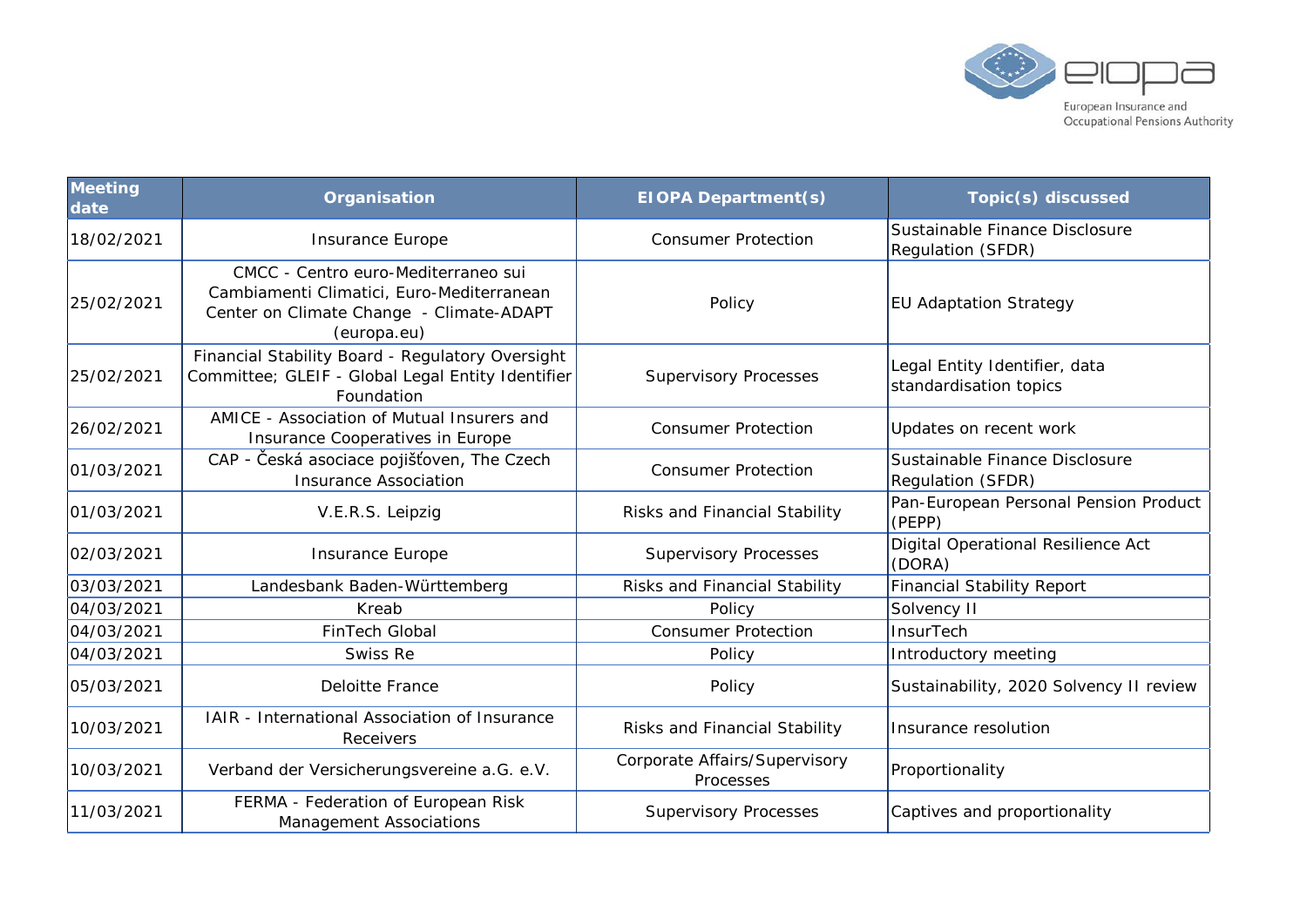

| <b>Meeting</b><br>date | Organisation                                                                          | <b>EIOPA Department(s)</b>   | Topic(s) discussed                                                             |
|------------------------|---------------------------------------------------------------------------------------|------------------------------|--------------------------------------------------------------------------------|
| 12/03/2021             | European Financial Management Association                                             | <b>Consumer Protection</b>   | Blockchain, textual analysis,<br>financial literacy and insurtech              |
| 12/03/2021             | KU Leuven University's LL.M programme                                                 | <b>Supervisory Processes</b> | Artificial intelligence and insurance                                          |
| 15/03/2021             | The Bucharest University of Economic Studies                                          | <b>Consumer Protection</b>   | Fintech podcast Horizon 2020                                                   |
| 15/03/2021             | FERMA - Federation of European Risk<br><b>Management Associations</b>                 | <b>Consumer Protection</b>   | Open insurance                                                                 |
| 18/03/2021             | BIPAR- The European Federation of Insurance<br>Intermediaries                         | <b>Consumer Protection</b>   | Open insurance                                                                 |
| 19/03/2021             | The University of Pavia                                                               | <b>Consumer Protection</b>   | Fintech, Artificial Intelligence                                               |
| 23/03/2021             | AAE - Actuarial Association of Europe□                                                | Policy                       | Sustainability and climate risks                                               |
| 25/03/2021             | Insurance Europe                                                                      | <b>Supervisory Processes</b> | Proportionality                                                                |
| 26/03/2021             | Financial Stability Board - Regulatory Oversight<br>Committee                         | <b>Supervisory Processes</b> | ROC Plenary meeting                                                            |
| 30/03/2021             | OASIS LMF - Oasis Loss Modelling Framework                                            | Policy                       | Open standards for risk data                                                   |
| 08/04/2021             | <b>Afore Consulting</b>                                                               | Policy                       | Trade finance                                                                  |
| 09/04/2021             | <b>UBS Investment Bank</b>                                                            | Policy                       | Solvency II review                                                             |
| 14/04/2021             | BVI Deutscher Fondsverband - German fund<br>association                               | <b>Consumer Protection</b>   | Taxonomy-related product disclosures<br>(SFDR)                                 |
| 15/04/2021             | Inverco - Asociación de Instituciones de<br>Inversión Colectiva y Fondos de Pensiones | <b>Consumer Protection</b>   | Taxonomy-related product disclosures<br>(SFDR)                                 |
| 15/04/2021             | BIPAR- The European Federation of Insurance<br><b>Intermediaries</b>                  | <b>Consumer Protection</b>   | Thematic Review on bancassurance                                               |
| 21/04/2021             | ASSAL - Association of Insurance Supervisors of<br>Latin America                      | Policy                       | High-level meeting on insurance<br>supervision                                 |
| 21/04/2021             | IPE - Investment and Pensions Europe                                                  | <b>Consumer Protection</b>   | Pensions, Sustainable Finance<br>Disclosure Regulation (SFDR), other<br>topics |
| 22/04/2021             | Commerzbank                                                                           | Policy                       | <b>Green KPIs</b>                                                              |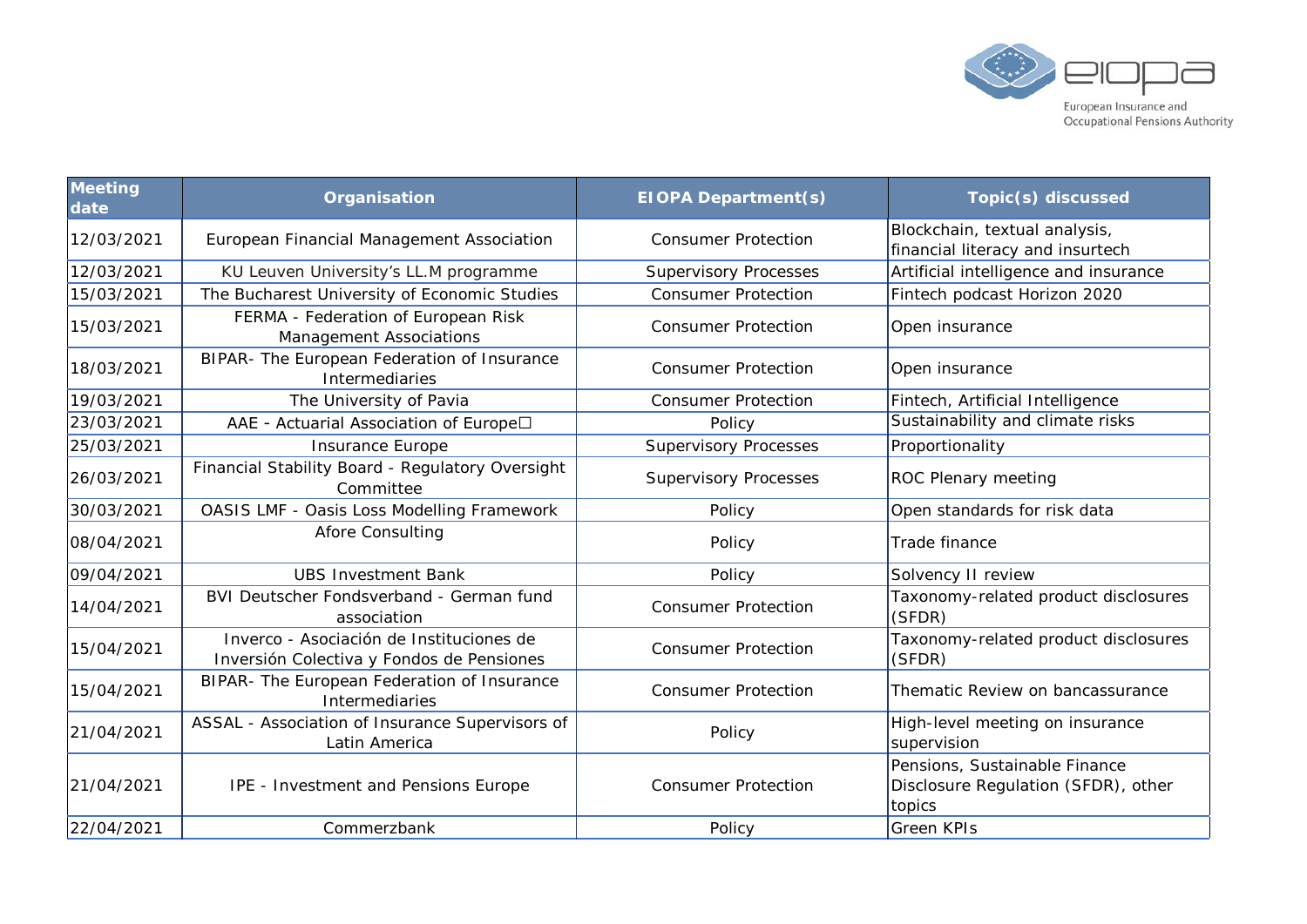

| <b>Meeting</b><br>date | Organisation                                                                                      | <b>EIOPA Department(s)</b>    | Topic(s) discussed                                                                                                                                                           |
|------------------------|---------------------------------------------------------------------------------------------------|-------------------------------|------------------------------------------------------------------------------------------------------------------------------------------------------------------------------|
| 27/04/2021             | UOS - Udruženje osiguravača Srbije, Associaion<br>of Serbian Insurers                             | Policy                        | Pandemic and new risks in insurance                                                                                                                                          |
| 28/04/2021             | <b>Schroeders</b>                                                                                 | <b>Consumer Protection</b>    | Sustainable Finance Disclosure<br><b>Regulation (SFDR)</b>                                                                                                                   |
| 30/04/2021             | DAV - Deutsche Aktuarvereinigung, German<br><b>Actuarial Society</b>                              | Oversight                     | European Comparative Studies Spot-<br>Light in 2021: Non-Life Underwriting<br>Risk Comparative Study (NLCS) and<br>interaction with Diversification Project<br>Group (DivPG) |
| 30/04/2021             | <b>BDI/BDA The German Business Representation</b>                                                 | Policy                        | Insurance Committee Meeting                                                                                                                                                  |
| 30/04/2021             | Autonomous Research UK                                                                            | <b>Consumer Protection</b>    | Sustainable finance                                                                                                                                                          |
| 04/05/2021             | PWC - PricewaterhouseCoopers                                                                      | <b>Consumer Protection</b>    | Unit-linked market (value for money)                                                                                                                                         |
| 06/05/2021             | J.P. Morgan                                                                                       | Policy                        | Pan-European Personal Pension Product<br>(PEPP)                                                                                                                              |
| 07/05/2021             | Insurance Europe                                                                                  | <b>Consumer Protection</b>    | Taxonomy-related product disclosures<br>(SFDR)                                                                                                                               |
| 07/05/2021             | Assuralia                                                                                         | <b>Consumer Protection</b>    | Sustainable Finance Disclosure<br>Regulation (SFDR)                                                                                                                          |
| 10/05/2021             | Credit Agricole                                                                                   | Policy                        | International Capital Standard                                                                                                                                               |
| 11/05/2021             | <b>BlackRock</b>                                                                                  | Policy                        | Sustainability                                                                                                                                                               |
| 11/05/2021             | BlackRock Advisors (UK) Limited                                                                   | Policy                        | BlackRock / PRA - Roundtable on<br>sustainability                                                                                                                            |
| 12/05/2021             | SCOR Group - The Art and Science of Risk                                                          | <b>Supervisory Processes</b>  | Supervisory Statement on risk<br>mitigation techniques                                                                                                                       |
| 17/05/2021             | <b>EMEA Financial Institutions Group</b>                                                          | Risks and Financial Stability | Recent updates                                                                                                                                                               |
| 18/05/2021             | GDV - Der Gesamtverband der Deutschen<br>Versicherungswirtschaft, German Insurance<br>Association | <b>Consumer Protection</b>    | Insurance Intermediation                                                                                                                                                     |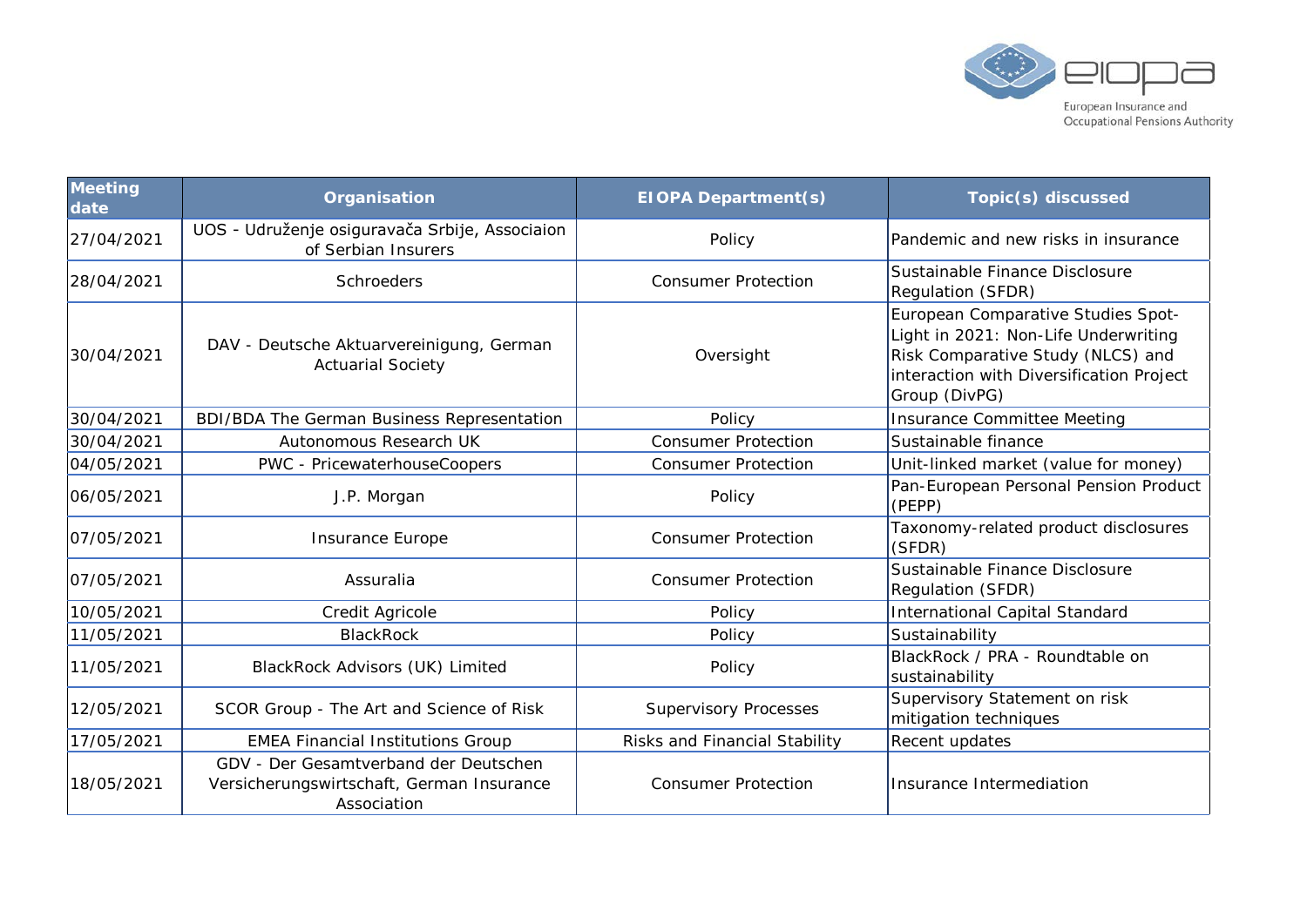

| Meeting<br>date | Organisation                                                                                                                                | <b>EIOPA Department(s)</b>    | Topic(s) discussed                                                                                                                        |
|-----------------|---------------------------------------------------------------------------------------------------------------------------------------------|-------------------------------|-------------------------------------------------------------------------------------------------------------------------------------------|
| 18/05/2021      | Bundesministerium der Finanzen - Federal<br>Ministry of Finance                                                                             | Risks and Financial Stability | IWF - Internationaler Währungsfonds<br>Art. IV Konsultationen 2021, IMF -<br>International Monetary Fund, Article IV<br>Consultation 2021 |
| 18/05/2021      | BIPAR- The European Federation of Insurance<br>Intermediaries                                                                               | <b>Consumer Protection</b>    | Thematic Review on mortgage<br>protection insurance and other credit<br>protection insurance sold via banks                               |
| 19/05/2021      | CMCC - Centro euro-Mediterraneo sui<br>Cambiamenti Climatici, Euro-Mediterranean<br>Center on Climate Change - Climate-ADAPT<br>(europa.eu) | Policy                        | Climate services                                                                                                                          |
| 21/05/2021      | Friendsurance                                                                                                                               | <b>Consumer Protection</b>    | Bitkom insurance lunch                                                                                                                    |
| 24/05/2021      | UKLO Macedonia, St. Kliment Ohridski University<br>- Bitola                                                                                 | <b>Consumer Protection</b>    | Erasmus+, Jean Monnet activities                                                                                                          |
| 25/05/2021      | <b>Deloitte France</b>                                                                                                                      | Policy                        | Formal Big4 outreach                                                                                                                      |
| 26/05/2021      | The Kangaroo Group                                                                                                                          | Policy                        | Solvency II                                                                                                                               |
| 27/05/2021      | Finalyse                                                                                                                                    | Policy                        | Climate change risk in the ORSA                                                                                                           |
| 28/05/2021      | Magyar Aktuárius Társaság, HAS - Hungarian<br><b>Actuarial Society</b>                                                                      | Risks and Financial Stability | 2021 spring meeting                                                                                                                       |
| 01/06/2021      | Goethe-Universität Frankfurt                                                                                                                | <b>Supervisory Processes</b>  | ILF lectures summer semester 2021                                                                                                         |
| 02/06/2021      | European Bank for Reconstruction and<br>Development                                                                                         | <b>Consumer Protection</b>    | <b>Greek Sandbox</b>                                                                                                                      |
| 04/06/2021      | Deutsche Börse Group                                                                                                                        | Policy                        | Solvency II review process and the<br>treatment of central clearing in the<br>standard formula                                            |
| 07/06/2021      | Council of European Energy Regulators (CEER)                                                                                                | <b>Consumer Protection</b>    | Regulatory Roundtable on Digital<br>Comparison Tools in Customer Journeys                                                                 |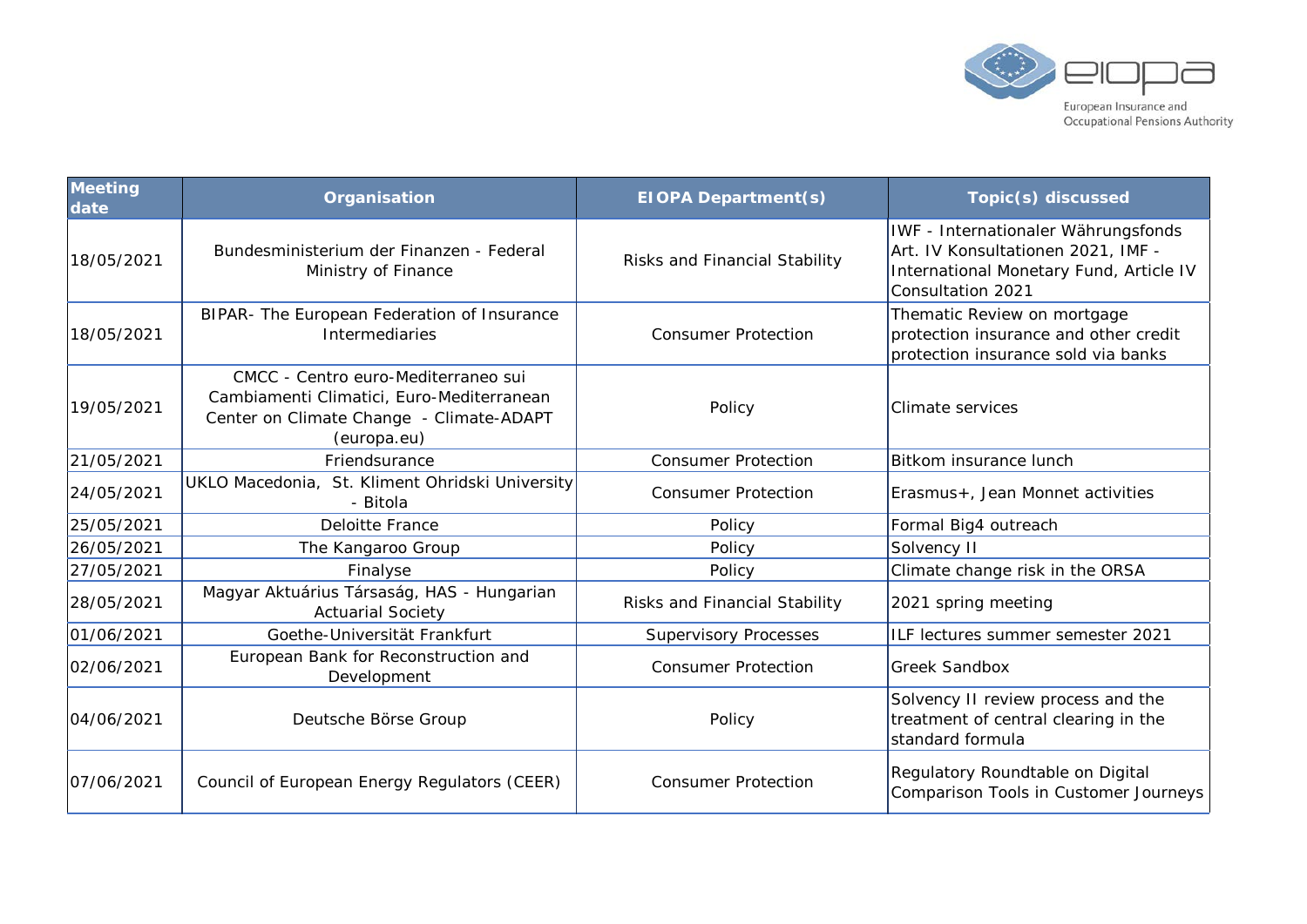

| <b>Meeting</b><br>date | Organisation                                                                                                                   | <b>EIOPA Department(s)</b>    | <b>Topic(s) discussed</b>                                    |
|------------------------|--------------------------------------------------------------------------------------------------------------------------------|-------------------------------|--------------------------------------------------------------|
| 08/06/2021             | Goldman Sachs International                                                                                                    | Risks and Financial Stability | European Financials Conference -<br><b>Insurance Day</b>     |
| 09/06/2021             | Pensions Europe                                                                                                                | Policy                        | 2021 Conference                                              |
| 09/06/2021             | <b>JRC</b> - Joint Research Center                                                                                             | Policy                        | Risk Data Hub                                                |
| 11/06/2021             | Copernicus Climate Change Service for Disaster<br>Reduction                                                                    | Policy                        | Current updates                                              |
| 15/06/2021             | Goethe-Universität Frankfurt                                                                                                   | Policy                        | Solvency II review: Life Insurance and<br>Low Interest Rates |
| 15/06/2021             | UNESPA - Asociación Empresarial del Seguro,<br>Spanish Association of Insurers                                                 | <b>Consumer Protection</b>    | Digitalisation committee                                     |
| 15/06/2021             | Bank of Greece and Greek Insurance Association,<br>Ένωση Ασφαλιστικών Εταιριών Ελλάδος (ΕΑΕΕ)                                  | Policy                        | Natural catastrophe protection gap                           |
| 15/06/2021             | JP Morgan                                                                                                                      | Risks and Financial Stability | European Insurance Conference                                |
| 15/06/2021             | CCS - Consorcio de Compensacion de Seguros                                                                                     | Policy                        | Natural catastrophes                                         |
| 15/06/2021             | Sustainable Insurance Forum (SIF) Secretariat<br>United Nations Environment Programme (UNEP)                                   | Policy                        | Insurance Supervisors and Climate<br>Action                  |
| 15/06/2021             | University of Piraeus                                                                                                          | Risks and Financial Stability | Climate change risks                                         |
| 18/06/2021             | InsuranceEurope/ASF - Autoridade de Supervisão<br>de Seguros e Fundos de Pensões/APS -<br>Associação Portuguesa de Seguradores | Policy                        | Portugal Earthquake                                          |
| 23/06/2021             | <b>XBRL Europe</b>                                                                                                             | <b>Supervisory Processes</b>  | XBRL Europe digital week                                     |
| 28/06/2021             | French Ministry of Finance                                                                                                     | Policy                        | Regulation of the trade credit insurance<br>market           |
| 29/06/2021             | Marsh & McLennan Companies                                                                                                     | <b>Supervisory Processes</b>  | <b>Shared Resilience Solutions</b>                           |